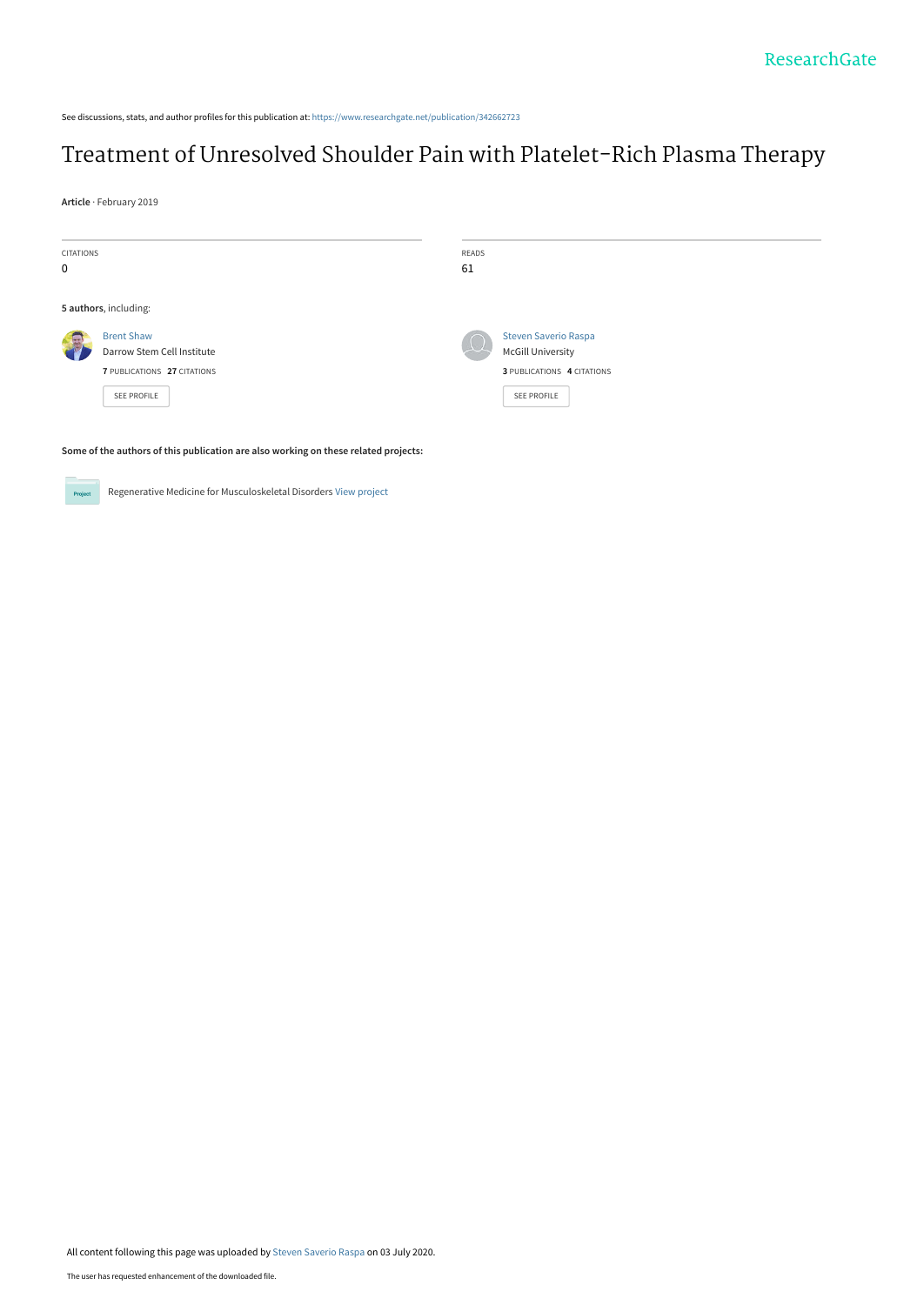

Research Article

# **Treatment of Unresolved Shoulder Pain with Platelet-Rich Plasma Therapy**

\*Marc Darrow MD, Brent Shaw BS, Haylee Wilson, Brittany Darrow and Steven Raspa BS

*Darrow Stem Cell Institute, 11645 Wilshire Blvd Suite 120, Los Angeles, CA 90025*

# **Abstract**

**Background :** Platelet-rich plasma (PRP) is a minimally invasive surgical alternative that uses platelets from a patient's own blood to heal musculoskeletal conditions. The objective of this study was to report the outcomes of patients with unresolved shoulder pain in response to PRP injections.

**Methods :** 52 patients and 61 shoulders underwent a series of one through seven PRP injections for unresolved shoulder pain. Patients were separated into three groups based on number of PRP treatments received. Group 1 received 1 treatment, Group 2 received 2 treatments and Group 3 received 3 or more treatments. Patients in Group 2 received a series of treatments 20.22 days apart and patients in Group 3 received treatments 20.00 days apart. Outcomes of resting pain, active pain, upper functionality scale and overall improvement percentage were compared to baseline and between groups. Group 1 reported outcomes a mean 4.79 months after treatment, Group 2 reported outcomes a mean 6.97 months after treatment, and Group 3 reported outcomes a mean 7.38 months after treatment.

**Results :** Patients who received one treatment experienced significant improvements in active pain and functionality when compared to baseline and also experienced 38.35% total overall improvement. Patients in Groups 2 and 3 experienced significant improvements in resting pain, active pain, and functionality score in addition to experiencing 48.33% and 55.53% total overall improvement respectively.

**Conclusions :** These results are encouraging and provide evidence that PRP may be an effective treatment modality for unresolved shoulder pain and warrants further investigation.

**Keywords:** Platelet-Rich Plasma; Shoulder Pain; Regenerative Medicine; Surgical Alternative

# **Introduction**

Shoulder pain is the third most prevalent musculoskeletal pain, with a lifetime prevalence of up to 70% [1,2]. This debilitating condition causes pain, reduced range of motion, and decreased quality of life among millions of Americans each year [1,3]. The three most common causes of shoulder pain are acute injury, localized arthritis and genetic influences [4]. The pain is primarily focused within the rotator cuff, glenohumeral joint, acromioclavicular joint and referred neck pain [3,5]. Depending on the severity of the shoulder pain, recovery rates can be slow and are easily susceptible to recurrence at the site of the injury [6].

The diagnosis of shoulder pain may be troublesome within itself. Prognostic testing is not always advised due to lack of evidence and validity, especially with Magnetic Resonance Imaging (MRI) [5]. Studies have found common error with MRI by diagnosis of several shoulder pathologies without accompanied symptomatic pain [7-10]. These diagnoses may cause a recommendation for surgeries, which are associated with adverse effects. For example, a recent systematic review found that 79% of patients re-tear their rotator cuff after surgical repair [11] and 11.6% of patients who underwent shoulder arthroplasty experienced adverse complications [12]. These surgical risks demonstrates the need for a reliable, conservative approach for treating chronic shoulder pain.

A potential treatment modality to fill this void is Platelet-Rich Plasma (PRP) therapy. PRP is a concentrate derived from whole blood through centrifugation for the retrieval of platelets in a small volume of plasma. These components contain growth factors that promote tissue healing and regeneration [13-15]. PRP also generates an anti-inflammatory response, which is beneficial, as inflammation causes delayed wound healing and tissue growth [16,17]. Tissue regeneration and suppressed inflammation may work in a synergistic manner to effectively alleviate pain.

A consensus paper on the use of PRP in sports medicine commissioned by the International Olympic Committee

**Received Date:** 24 Jan, 2018; **Accepted Date:** 09 Feb, 2019; **Published Date:** 15 Feb, 2019

**Citation:** Darrow M (2019) Treatment of Unresolved Shoulder Pain with Platelet-Rich Plasma Therapy. Orthop Spine Sports Med : JOSSM 118

1

**<sup>\*</sup>Corresponding author:** Marc Darrow, Darrow Stem Cell Institute, 11645 Wilshire Blvd Suite 120, Los Angeles, CA 90025 ; E-mail : marc@darrowstemcells.com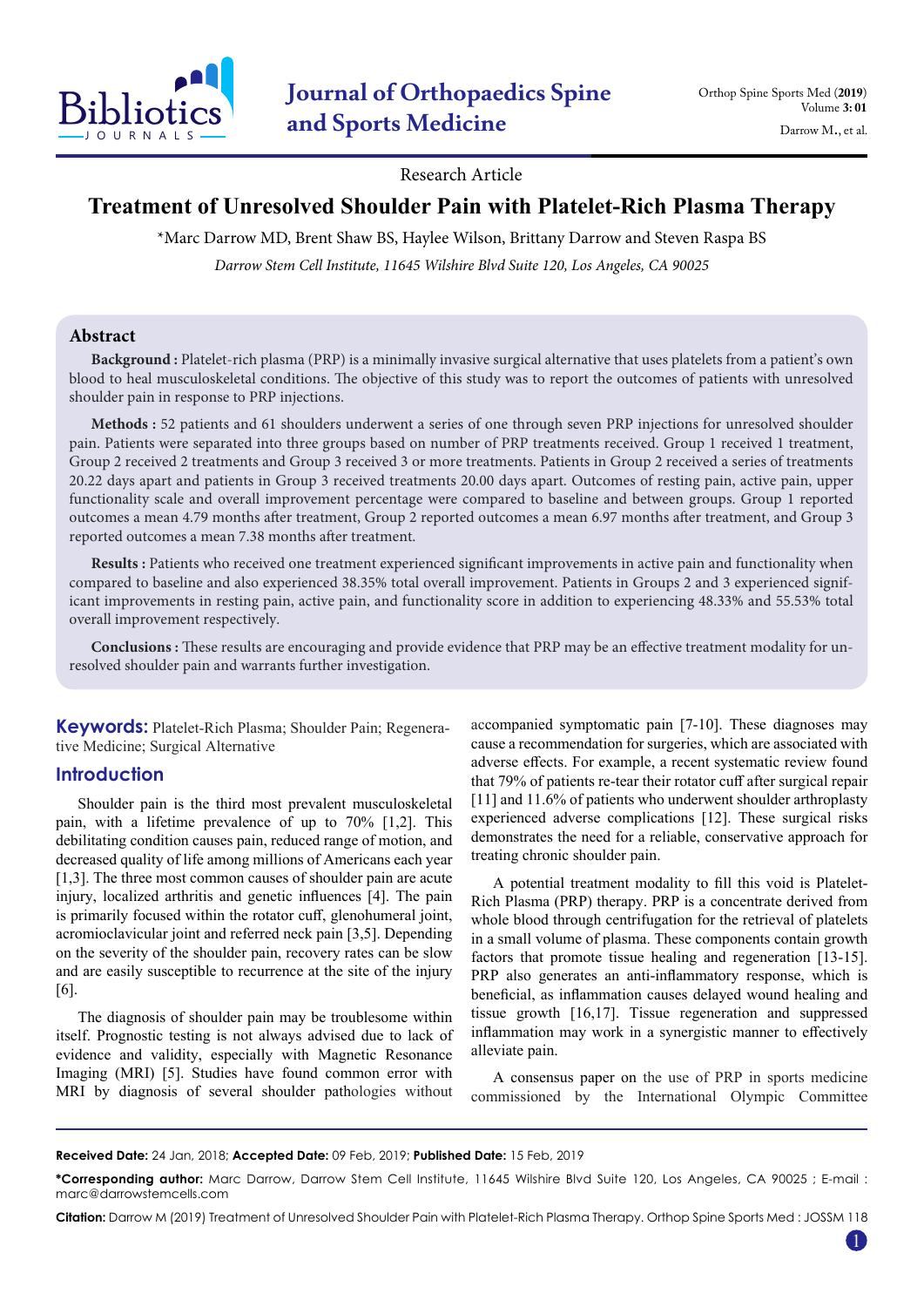supports the idea that PRP-derived growth factors can not only help restore shoulder function but also assist clinicians in meeting the high repair standards and tolerances that athletes expect in cartilage, ligament, meniscal, and labral injuries [18]. Furthermore, a meta-analysis of 18 clinical studies conducted by Fitzpatrick et al. found strong evidence that the use of leukocyte rich PRP (LR-PRP) stimulates tendon repair in upper limb tendinopathies [19]. Mechanistically, these findings support the "failed healing" pathophysiological hypothesis of tendon pain, whereby the use of PRP can potentially restart the stalled tissue healing mechanisms that underpin chronic shoulder pain [20]. Specifically, because PRP modulates the inflammation process and initiates the influx of factors that activate and differentiate endogenous stem cells, platelet-rich plasma is proving to be a valuable element in a broader, integrated shoulder pain treatment protocol [20]. In another study of PRP for partial rotator cuff tears, patients' pain subsided after injection and their range of motion also improved significantly [21]. Finally, the two main outcome measures undergirding the PRP literature are pain relief and patient self-reported pain scores, both of which are invoked in our study [20].

Due to the difficulty in diagnosing a patient's shoulder pain generator, our approach is to regenerate the entire shoulder, including, but not limited to the rotator cuff tendons, the glenoid and acromioclavicular joints, the labrum, ligaments, and the subdeltoid bursa depending on a patient's condition. By strengthening these anatomical areas, we believe we may provide patients with an effective noninvasive procedure for sustained pain relief. The goal of our study was to determine the clinical efficacy of PRP treatments for a variety of musculoskeletal conditions that cause unresolved shoulder pain. To that end, we hope to establish a less invasive, lower risk, higher efficacy alternative to surgery that alleviates pain localized within the shoulder region.

# **Methods**

## **Patients**

This study is a longitudinal report of a clinical practice patient outcomes in which variables were tracked prospectively and data was analyzed retrospectively. Patients included in this study underwent a series of one to seven PRP treatments for shoulder pain at a solo practitioner private practice from July 2016 to May 2018. MRI findings were obtained and all treatments were prescribed on an individual basis, as recommended by a physician. Written informed consent was obtained prior to each treatment. MRI findings in addition to physical examination by our physician were used to diagnose patients' pain. These included glenohumeral osteoarthritis, rotator cuff tears, tendinosis, tendinitis, and labral tears. There were 12 patients without an MRI who were categorized as "Undiagnosed Musculoskeletal Pain." The cohort of patients were placed into three groups for data analysis depending on the number of treatments received. Group 1 received 1 treatment, group 2 received a series of 2 treatments, and group 3 received a series of 3 or more treatments.

As stated in our previous publications [22] when a patient at our clinic requires multiple treatments, we direct them to receive injections approximately fourteen days apart. Due to scheduling conflicts, however, injection intervals tend to be greater than fourteen days. At the fourteen day mark following treatment, there is growth factor secretion from various cell types that participate in the late phases of wound healing [23,24]. Patients were also instructed not to use anti-inflammatory drugs during treatment, as they negate platelet function [25]. For patients who underwent bilateral shoulder treatment, each shoulder was given a separate survey and thus considered separately for statistical analysis. Patients characteristics can be found in **Table 1**.

# **Procedure**

48-cc of blood was drawn into six 8.5mL ACD solution A tubes. The blood was then spun in a centrifuge, and the top layer without visible red blood cells was isolated to yield 12-cc PRP. The PRP was then split into 4-cc portions and was added to three 6-cc syringes. 2-cc of Lidocaine was added to each syringe to ensure less post-injection stiffness. The injection sites were sterilized with 4% Hibiclens. The PRP was injected by the physician into shoulder joint, and labrum under ultrasound guidance with a 2 inch 25 gauge needle, and then into the supraspinatus, infraspinatus, teres minor, and subdeltoid bursa depending on the patient's pain and pathology determined by our physician.

#### **Out comes**

The variables measured in this study, as seen in **Figure 1**, were changes to resting and active pain, total overall improvement percentage, and a modified upper extremity functionality scale. The functionality portion of the questionnaire, which assessed degree of difficulty in performing daily activities, was based on 10 of 20 activities assessed in the Upper Extremity Functional Index, [26] but also included a "not applicable (N/A)" response option. This scale has shown to be a valid and reliable functionality questionnaire for upper extremity limbs.<sup>24</sup> The Numerical Pain Scale was used to measure resting and active pain used a scale of 0 (no pain) to 10 (extreme pain) [27]. Lastly, the form included a subjective measure of how much overall improvement the patient experienced following treatment on a scale of 0% to 100%. These variables were measured at baseline and at 1 month, 3 month, 6 months, and annually after the first treatment.

| Column1                                             | N              |               |
|-----------------------------------------------------|----------------|---------------|
| Age                                                 | 52             | 56.72 (14.18) |
| BMI                                                 | 52             | 25.77 (4.87)  |
| Gender %                                            |                |               |
| Male                                                | 30             | 57.69%        |
| Female                                              | 22             | 42.31%        |
| Pathology of Shoulder Pain ( $N = 61$<br>Shoulders) |                |               |
| Rotator Cuff Tear                                   | 15             | 24.59%        |
| Glenohumeral Osteoarthritis                         | 24             | 39.34%        |
| Tendinosis                                          | 5              | 8.20%         |
| Tendonitis                                          | $\overline{2}$ | 3.28%         |
| Undiagnosed Musculoskeletal Pain                    | 12             | 19.67%        |
| Labrum Tear                                         | 3              | 4.92%         |

**Table 1 :** Patient Characteristics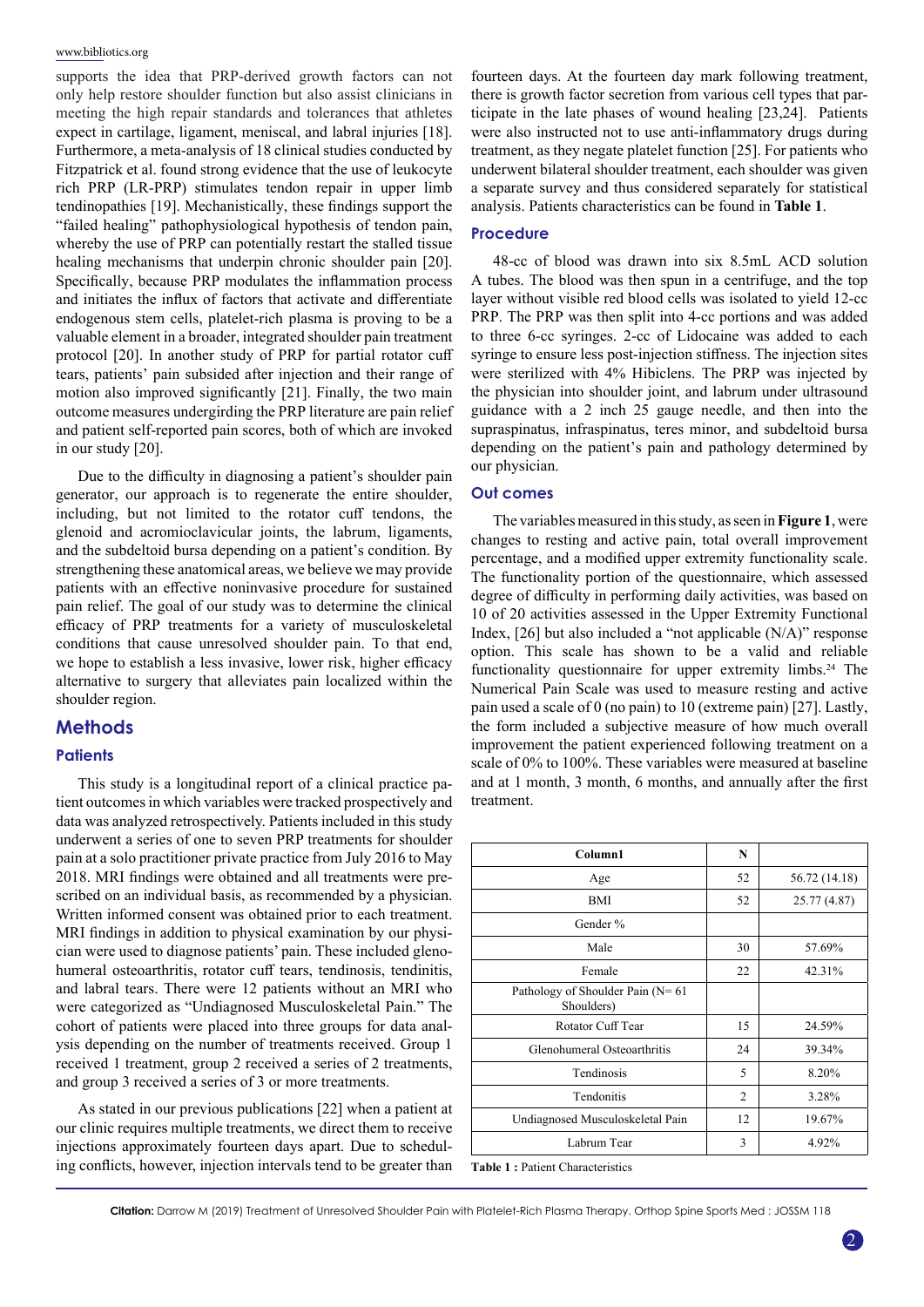### **Upper Extremity Functionality Questions**

Please describe the degree of difficulty you have while performing these activities with your injured upper body part.

|                | <b>Activities</b>                          |           |                                     | Extreme<br><b>Difficulty</b> | <b>Ouite</b> a<br>Bit of<br>Difficulty | Moderate<br>Difficulty  | A Little Bit<br>of Difficulty | No<br>Difficulty    | NIA             |
|----------------|--------------------------------------------|-----------|-------------------------------------|------------------------------|----------------------------------------|-------------------------|-------------------------------|---------------------|-----------------|
| T              | Job, housework, or school activities       |           |                                     | $\overline{0}$               | T                                      | $\overline{z}$          | $\overline{3}$                | 4                   | N/A             |
| Ŧ              | Hobbies, recreational, or sport activities |           |                                     | $\overline{0}$               | 1                                      | 2                       | Т                             | 4                   | N/A <sup></sup> |
| 3              | Lifting a heavy box                        |           |                                     | 0                            | 1                                      | $\overline{\mathbf{r}}$ | 3                             | 4                   | N/A             |
| 4              | Opening a door                             |           |                                     | $\overline{0}$               | ī.                                     | $\overline{z}$          | $\overline{3}$                | 4                   | N/A             |
| 5              | Washing dishes                             |           |                                     | $\overline{0}$               | 1                                      | 7                       | Ţ                             | $\overline{4}$      | N/A             |
| 6              | Rolling over in bed                        |           |                                     | $\mathbf{0}$                 | L                                      | $\overline{2}$          | $\overline{\mathbf{3}}$       | 4                   | NA              |
| 7              | Carrying a heavy object                    |           |                                     | $\overline{0}$               | ı                                      | $\overline{\mathbf{r}}$ | 3                             | 4                   | NA              |
| ×              | Combing/brushing your hair                 |           |                                     | 0                            | 1                                      | $\overline{z}$          | $\overline{\mathbf{1}}$       | 4                   | <b>NIA</b>      |
| $\overline{9}$ | Raising your arm over your head            |           |                                     | Ū.                           | t                                      | z                       | 3                             | $\overline{4}$      | NA.             |
| 10             | Putting on and taking off a shirt          |           |                                     | c                            | ı                                      | 2                       | 3.                            | 4                   | NIA             |
|                |                                            |           |                                     |                              |                                        |                         |                               |                     |                 |
|                |                                            |           |                                     |                              |                                        |                         |                               | Total <sub>in</sub> |                 |
|                | Resting Pain Level: 0                      | (No pain) | $\overline{\mathbf{2}}$<br>1        | $\overline{\mathbf{3}}$      | $\mathsf{s}$<br>4                      | $\ddot{\delta}$         | $\overline{\tau}$<br>8        | 9<br>(Extreme pair) | 10              |
|                | Active Pain Level: 0                       |           | $\overline{\mathbf{2}}$<br>$\geq 1$ | з.                           | 5.<br>4                                | 6                       | 7<br>8                        | 9.                  | 10              |
|                |                                            | (No pain) |                                     |                              |                                        |                         |                               | (Extreme pair.)     |                 |

#### **Statistical analysis**

Each follow-up response was compared to its corresponding baseline response using the Wilcoxon signed-rank test. Postinterventional data between treatment groups were compared using the Wilcoxon sum-rank test. Responses per shoulder were assumed independent for analytic purposes. Statistical significance was set at *P* less than 0.05 and statistical analysis was performed using R 3.5.1 (R Foundation for Statistical Computing, Vienna, Austria).

# **Results**

In total, there were 61 shoulders that underwent 133 treatments. There were four patients who underwent bilateral treatment in the first group, two patients who underwent bilateral treatment in the second group, and three patients who underwent bilateral treatment in the third group. In Group 3, there were 12 shoulders that received three treatments, two shoulders that received four treatments, and three shoulders that received seven

treatments. The second group underwent treatment 20.22 days apart and the third group underwent treatment 20.00 days apart. Patient results can be found in Tables 2 - 4 and Figure 2

Between groups, patients experienced successive decreases in resting and active pain with the increased amount of treatments. Group 2 reported a 1.13 (P=0.007) decrease in resting pain, which is a 50.94% decrease compared to baseline and Group 3 reported a 2.24 (P=0.001) decrease in resting pain, which is a 62.30% decrease compared to baseline. Group 3 showed superior outcomes in terms of resting pain compared to Group 1. In terms of active pain, Group 1 reported a 1.65 (P=0.022) decrease, Group 2 reported a 2.25 decrease, and Group 3 reported a 3.35 ( $P=0.001$ ) decrease. That is a 25.19%, 32.53% and 48.31% respective decrease in active pain compared to baseline.

When patients were asked how much overall improvement they had experienced, there was also successive increases with additional treatments. The first group experienced 38.35% over-

**Citation:** Darrow M (2019) Treatment of Unresolved Shoulder Pain with Platelet-Rich Plasma Therapy. Orthop Spine Sports Med : JOSSM 118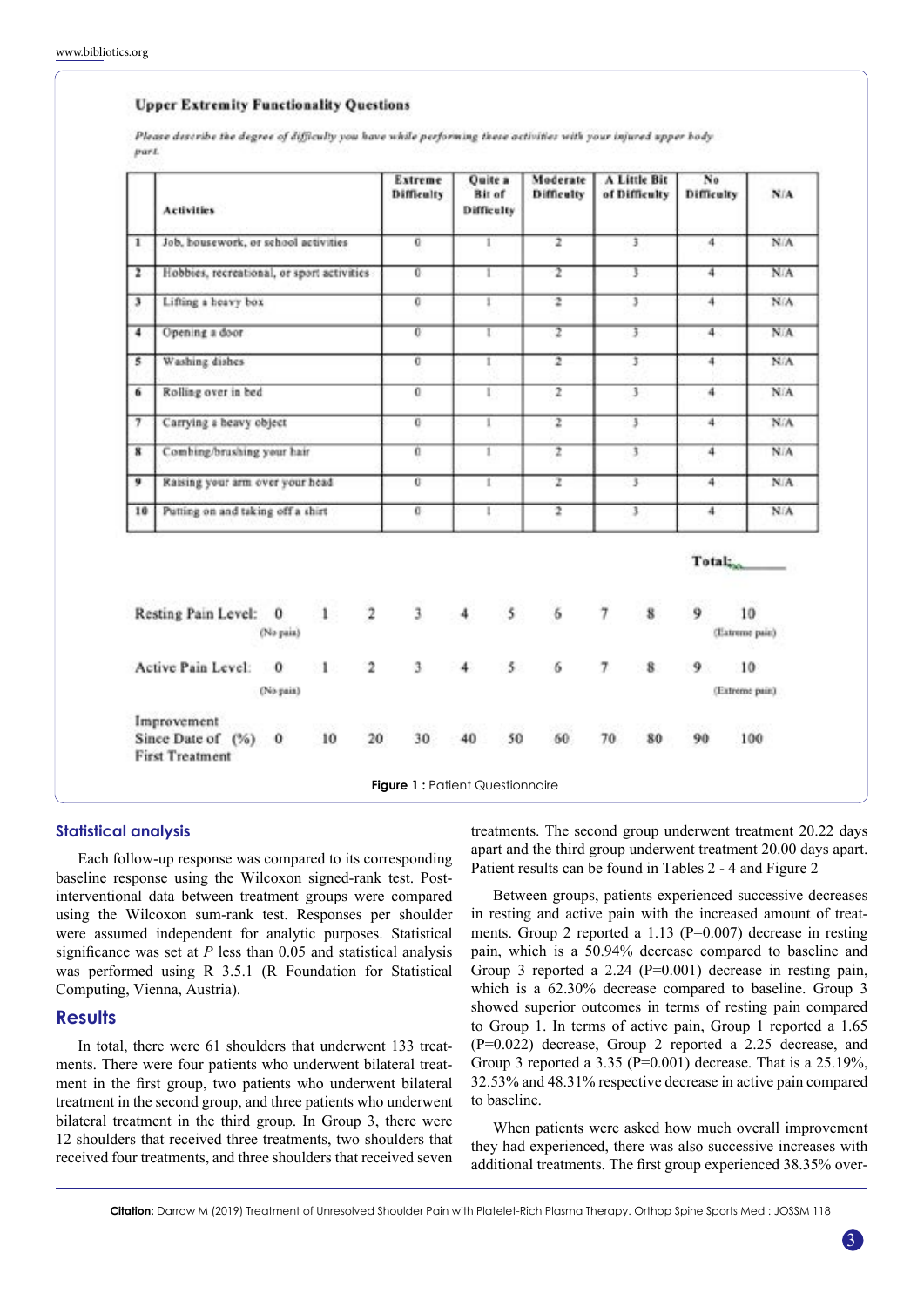| <b>Number of Treatments</b> | $\bf{0}$                 | 1        | <b>Difference</b> | <b>P-Value</b> | <b>Percent Difference</b> |
|-----------------------------|--------------------------|----------|-------------------|----------------|---------------------------|
| Resting Pain $(0-10)$       | 3.05                     | 2.55     | 0.5               | 0.18           | 16.39%                    |
| Mean (SD)                   | $-3$                     | $-2.32$  |                   |                |                           |
| Active Pain $(0-10)$        | 6.55                     | 4.9      | 1.65              | 0.022          | 25.19%                    |
| Mean (SD)                   | $-2.26$                  | $-2.69$  |                   |                |                           |
| Total Improvement (0-100%)  | $\overline{\phantom{a}}$ | 38.35%   |                   |                | 38.35%                    |
| Mean (SD)                   |                          | $-34.64$ |                   |                |                           |
| Functionality Score (0-40)  | 21.15                    | 25.4     | 4.25              | 0.014          | 20.09%                    |
| Mean (SD)                   | $-8.07$                  | $-7.47$  |                   |                |                           |
| Follow up Time (mo.)        | 4.79                     |          |                   |                |                           |

**Table 2 :** The Baseline and Post-Treatment Scores of Patients who received 1 PRP Treatments for Unresolved Shoulder Pain. N=20 Shoulders

| Resting Pain (0-10)                | 2.21                     | 1.08     | 1.13 | 0.007 | 50.94% |
|------------------------------------|--------------------------|----------|------|-------|--------|
| Mean (SD)                          | $-2.32$                  | $-1.41$  |      |       |        |
| Active Pain (0-10)                 | 6.92                     | 4.67     | 2.25 | 0.001 | 32.53% |
| Mean (SD)                          | $-1.81$                  | $-2.55$  |      |       |        |
| Total Improvement (0-<br>$100\%$ ) | $\overline{\phantom{a}}$ | 48.33%   |      |       | 48.33% |
| Mean (SD)                          |                          | $-36.88$ |      |       |        |
| Functionality Score (0-<br>40)     | 20.92                    | 26.38    | 5.46 | 0.001 | 26.10% |
| Mean (SD)                          | $-7.8$                   | $-9.04$  |      |       |        |
| Follow up Time (mo.)               | 6.97                     |          |      |       |        |
| Days between Injections            | 20.22                    |          |      |       |        |

**Table 3.** The Baseline and Post-Treatment Scores of Patients who received 2 PRP Treatments for Unresolved Shoulder Pain. N=24 Shoulders

| <b>Number of Treatments</b>        | $\bf{0}$ | $03-Jul$ | <b>Difference</b> | P-Value | <b>Percent Difference</b> |
|------------------------------------|----------|----------|-------------------|---------|---------------------------|
| Resting Pain (0-10)                | 3.59     | 1.35     | 2.24              | 0.001   | 62.30%                    |
| Mean (SD)                          | $-2.69$  | $-2.34$  |                   |         |                           |
| Active Pain (0-10)                 | 6.94     | 3.59     | 3.35              | 0.001   | 48.31%                    |
| Mean (SD)                          | $-2.19$  | $-2.87$  |                   |         |                           |
| Total Improvement (0-<br>$100\%$ ) | ٠        | 55.53%   |                   |         | 55.53%                    |
| Mean (SD)                          |          | $-38.39$ |                   |         |                           |
| Functionality Score (0-<br>40)     | 19.65    | 27.82    | 8.18              | 0.001   | 41.62%                    |
| Mean (SD)                          | $-9.15$  | $-7.82$  |                   |         |                           |
| Follow up Time (mo.)               | 7.38     |          |                   |         |                           |
| Days Between Injections            | 20       |          |                   |         |                           |

**Table 4.** The Baseline and Post-Treatment Scores of Patients who received 3 or more PRP Treatments for Unresolved Shoulder Pain. N=17 Shoulders

**Citation:** Darrow M (2019) Treatment of Unresolved Shoulder Pain with Platelet-Rich Plasma Therapy. Orthop Spine Sports Med : JOSSM 118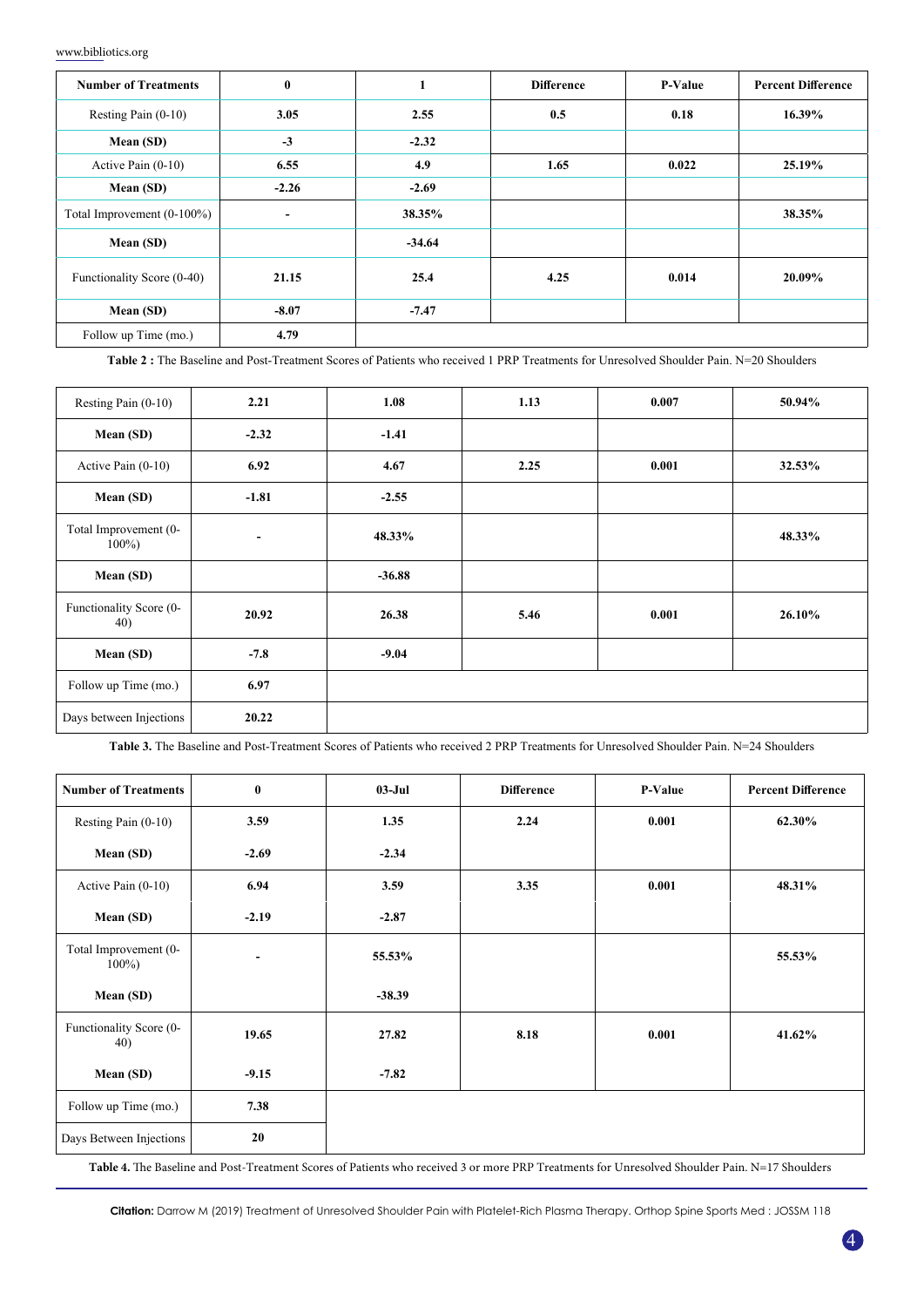

all improvement, the second group experienced 48.33% overall improvement, and the third group experienced 55.53% overall improvement. 31 out of 61 shoulders included in this study experienced at least 50% total overall improvement compared to their condition prior to treatment.

Patients in each group were able to perform daily activities with less difficulties after treatment. Group 1 experienced a 4.25  $(P=0.014)$  increase in functionality score, which is a 20.09% increase compared to baseline. Group 2 experienced a 5.46 (P=0.001) increase in functionality score, which is a 26.10% increased compared to baseline. Group 3 experienced a 8.18 (P=0.001) increase in functionality score, which is a 41.62% increase compared to baseline.

# **Discussion**

All treatment groups in our study experienced mean reductions in resting and active shoulder pain as well as increased shoulder functionality as measured by the joint function questionnaire. Patients experienced a statistically significant improvement in active pain and functionality score after a single PRP treatment. These same patients who received one treatment experienced improvements in resting pain, yet were not statistically significant. Our results indicated significant improvement in all measurable outcomes for shoulder pain and function after a series of two treatments and continued improvement after a series of three or more treatments.

These findings show clinical relevance as they indicate that PRP operates through a number of the physiologic pathways that cause shoulder pain. Based on the downward trend of pain symptoms observed after each series of PRP treatment in this study, we hypothesize that the successive rounds of PRP have an additive effect as cellular and humoral mediators of pain accumulate in-situ. This is reflected in the fact that our results indicate significant improvement in all measurable outcomes for shoulder pain and function after two treatments and continued improvement after three treatments. To that end, our observation that improvement of resting shoulder pain was not statistically significant until two PRP treatments is consistent with the idea that a threshold level of molecular recruitment is required to reach clinically measurable effects.

Traditional treatments other than surgery for unresolved shoulder pain include corticosteroid interventions, however the evidence for their efficacy is lacking and insufficient. For example, a Cochrane Library review of 26 randomized controlled trials of corticosteroid injections for shoulder pain concluded that subacromial corticosteroid injections yielded marginal and short lived benefits for patients [28]. These findings are echoed in the FDA's 2014 drug safety warning, which indicates that the effectiveness of steroid use for joint pain has not been robustly established and that there is potential for serious adverse effects. As a result, it behooves clinicians and researchers to investigate and employ treatment modalities for shoulder pain that are effective, lasting, and possess safety profiles that are superior to intra-articular steroid injections.

Prolotherapy is one such proposed therapy. At concentrations exceeding 10%, hypertonic dextrose prolotherapy administered to the shoulder joint creates a local osmotic gradient, causing cell lysis, initiating both a beneficial inflammatory response and the influx of growth factors that assist in the deposition of new collagen, strengthening nearby ligaments [29]. A double-blind placebo study found that dextrose prolotherapy outperformed a control group in terms of pain and quality of life in patients with chronic shoulder pain [30]. In comparative studies, however, PRP therapy was found to produce superior improvement as well as more consistent and lasting pain relief than dextrose prolotherapy treatment [31]. In fact, the capacity for PRP to enhance the tendon repair process in shoulder joints has been borne in a number of clinical studies and animal experiments, especially in patients with small to medium rotator cuff tears [32- 37]. Platelet-rich plasma therapy is hypothesized to yield better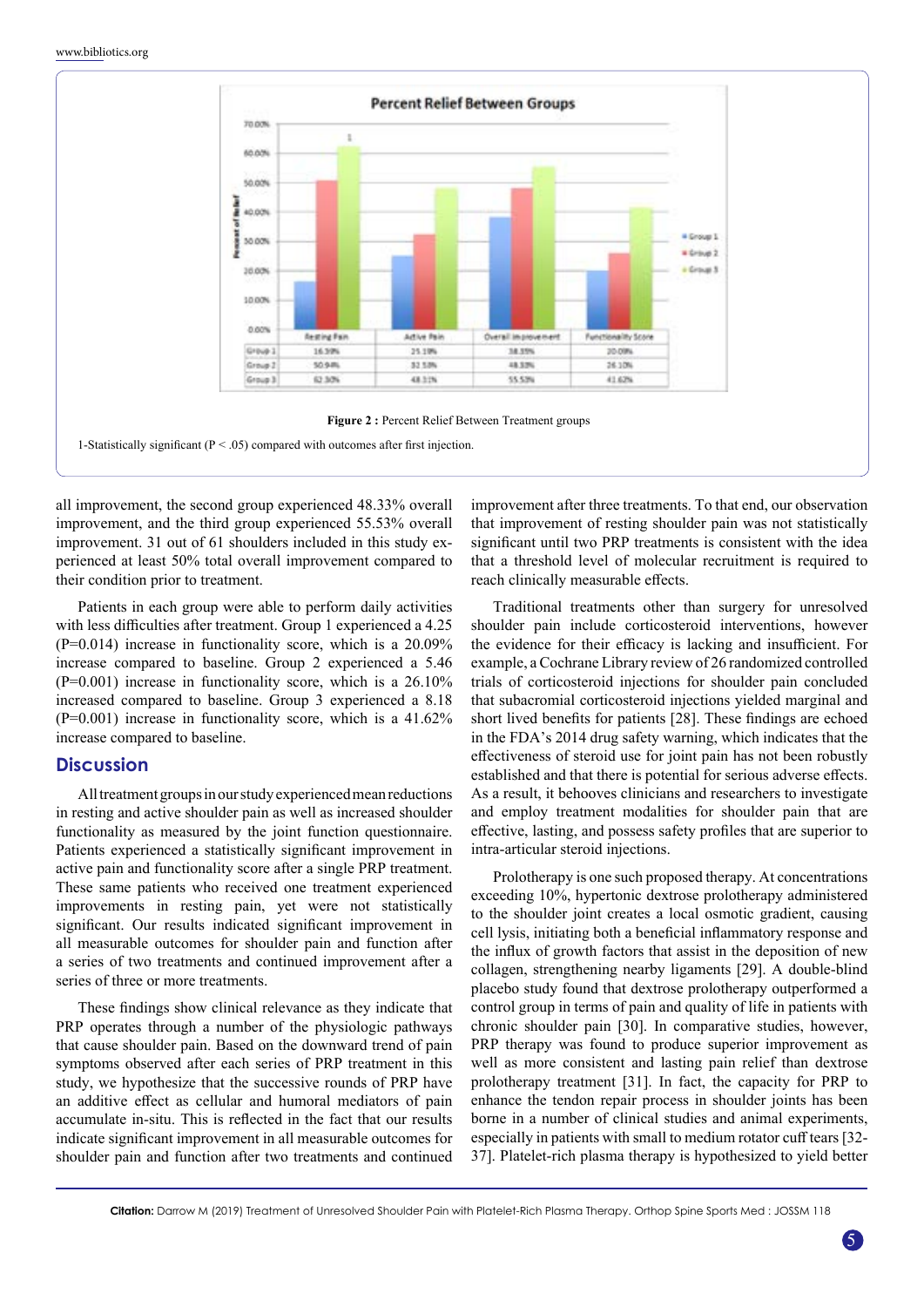clinical outcomes than dextrose prolotherapy because it contains high concentrations of autologous platelet-derived growth factors that can stimulate the healing process [31]. Clinicians can also use high-yield PRP preparations that contain concentrated white blood cells derived from the buffy coat, leukocyte-derived antibacterial agents and additional growth factors that can hasten initiation of the healing process [31].

Additionally, there is great potential for PRP when combined with and administered in parallel with other compounds to yield synergistic effects on shoulder pain and function. A 2018 study conducted by Cai et al. examined the effect of a PRP preparation that was supplemented with sodium hyaluronate (SH), a compound that is present in the extracellular matrix of connective tissue and is a component of synovial fluid [38]. The combined PRP and SH solution at a 2:1 volumetric ratio was found to be superior to either PRP or SH alone. This included the improvement in healing of partial-thickness rotator cuff tears, which account for 20-40% of shoulder joint diseases [38]. While SH does not act on the degenerative process of the rotator cuff in the same mechanism as PRP per se, it is hypothesized that SH can increase the residence time of the growth factors within PRP, thereby facilitating the molecular diffusion of anti-inflammatory and pain mediating compounds [38]. Further research into the use of PRP will not only enhance our understanding of potentially beneficial interactions with other treatments, but also assist in the widespread adoption of this minimally invasive treatment for patients who have not responded to traditional treatments.

The limitations of our study include the nature of unresolved shoulder pain itself. According to epidemiologic studies, the pathology underlying persistent shoulder pain is typically multifactorial and diverse, ranging from bursitis to avascular necrosis and several permutations in between [39]. This is of consequence because it is conceivable that the patients with the most complex shoulder pain etiologies in this study were precisely those who necessitated more than one PRP treatment to yield significant resting pain relief, i.e., did not demonstrate significant pain relief after only one PRP treatment . Finally, the subjectivity of the measured variables may have introduced response bias. Further randomized-controlled studies with larger sample sizes and longer follow-ups are warranted to further validate these results.

# **Conclusion**

Patients experienced improvements in pain and function after one PRP treatment and continued to experience increased benefit with subsequent number of injections. These results are encouraging and warrant further randomized-controlled trials to confirm the validity of PRP therapy for shoulder pain.

# **References**

- Herin F, Vézina M, Thaon I, Soulat JM, Paris C (2012) ESTEV [group. Predictors of chronic shoulder pain after 5 years in a](https://www.ncbi.nlm.nih.gov/pubmed/22940463)  [working population.](https://www.ncbi.nlm.nih.gov/pubmed/22940463) *Pain*. 153:2253–2259.
- 2. [Luime JJ, Koes BW, Hendriksen IJM, Burdorf A, Verhagen AP, et](https://www.ncbi.nlm.nih.gov/pubmed/15163107)  [al. \(2004\). Prevalence and incidence of shoulder pain in the](https://www.ncbi.nlm.nih.gov/pubmed/15163107)  [general population: a systematic review.](https://www.ncbi.nlm.nih.gov/pubmed/15163107) *Scand J Rheumatol* [33.](https://www.ncbi.nlm.nih.gov/pubmed/15163107)
- 3. [Mitchell C, Adebajo A, Hay E, Carr A \(2005\). Shoulder pain: di](https://www.ncbi.nlm.nih.gov/pubmed/16282408)[agnosis and management in primary care.](https://www.ncbi.nlm.nih.gov/pubmed/16282408) *BMJ : British Medi-*

*cal Journal* [331: 1124-1128.](https://www.ncbi.nlm.nih.gov/pubmed/16282408)

- 4. Murphy RJ, Carr AJ (2010) Shoulder pain. *BMJ Clinical Evidence*. 2010: 1107.
- 5. [Herzog R, Elgort DR, Flanders AE, Moley PJ \(2017\). Variability](https://www.ncbi.nlm.nih.gov/pubmed/27867079) [in diagnostic error rates of 10 MRI centers performing lumbar](https://www.ncbi.nlm.nih.gov/pubmed/27867079) [spine MRI examinations on the same patient within a 3-week](https://www.ncbi.nlm.nih.gov/pubmed/27867079) [period.](https://www.ncbi.nlm.nih.gov/pubmed/27867079) *Spine J*.
- [van der Windt DA, Koes BW, de Jong BA, Bouter LM \(1995\).](https://www.ncbi.nlm.nih.gov/pmc/articles/PMC1010060/) [Shoulder disorders in general practice: incidence, patient](https://www.ncbi.nlm.nih.gov/pmc/articles/PMC1010060/) [characteristics, and management.](https://www.ncbi.nlm.nih.gov/pmc/articles/PMC1010060/) *Ann Rheum Dis.*
- 7. [Fu MC, Buerba RA, Long WD, Blizzard DJ, Lischuk AW, et al.](https://www.ncbi.nlm.nih.gov/pubmed/24642053) [\(2014\). Interrater and intrarater agreements of magnetic res](https://www.ncbi.nlm.nih.gov/pubmed/24642053)[onance imaging findings in the lumbar spine: Significant vari](https://www.ncbi.nlm.nih.gov/pubmed/24642053)[ability across degenerative conditions.](https://www.ncbi.nlm.nih.gov/pubmed/24642053) *Spine J*.
- 8. [Worland RL, Lee D, Orozco CG, SozaRex F, Keenan J \(2003\).](https://www.ncbi.nlm.nih.gov/pubmed/12735621) [Correlation of age, acromial morphology, and rotator cuff](https://www.ncbi.nlm.nih.gov/pubmed/12735621) [tear pathology diagnosed by ultrasound in asymptomatic](https://www.ncbi.nlm.nih.gov/pubmed/12735621) patients. *[J South Orthop Assoc](https://www.ncbi.nlm.nih.gov/pubmed/12735621)*.
- 9. [Gill TK, Shanahan EM, Allison D, Alcorn D, Hill CL \(2014\). Prev](https://www.ncbi.nlm.nih.gov/pubmed/25294682)[alence of abnormalities on shoulder MRI in symptomatic and](https://www.ncbi.nlm.nih.gov/pubmed/25294682) [asymptomatic older adults.](https://www.ncbi.nlm.nih.gov/pubmed/25294682) *Int J Rheum Dis*.
- 10. [Worland RL, Lee D, Orozco CG, SozaRex F, & Keenan J \(2003\).](https://www.ncbi.nlm.nih.gov/pubmed/12735621) [Correlation of age, acromial morphology, and rotator cuff](https://www.ncbi.nlm.nih.gov/pubmed/12735621) [tear pathology diagnosed by ultrasound in asymptomatic](https://www.ncbi.nlm.nih.gov/pubmed/12735621) [patients. JOURNAL-SOUTHERN ORTHOPAEDIC ASSOCIATION](https://www.ncbi.nlm.nih.gov/pubmed/12735621) 12 [: 23-26.](https://www.ncbi.nlm.nih.gov/pubmed/12735621)
- 11. [Aldinger PR, Raiss P, Rickert M, Loew M \(2010\). Complications](https://www.ncbi.nlm.nih.gov/pmc/articles/PMC2903129/) [in shoulder arthroplasty: an analysis of 485 cases.](https://www.ncbi.nlm.nih.gov/pmc/articles/PMC2903129/) *Int Orthop* [34:517-524.](https://www.ncbi.nlm.nih.gov/pmc/articles/PMC2903129/)
- 12. [Henry P, Wasserstein D, Park S, Dwyer T, Chahal J, et al. \(2015\).](https://www.ncbi.nlm.nih.gov/pubmed/26364549) [Arthroscopic Repair for Chronic Massive Rotator Cuff Tears: A](https://www.ncbi.nlm.nih.gov/pubmed/26364549) [Systematic Review.](https://www.ncbi.nlm.nih.gov/pubmed/26364549) *Arthroscopy* 31:2472-2480.
- 13. [Naik B, Karunakar P, Jayadev M, Marshal VR \(2013\). Role of](https://www.ncbi.nlm.nih.gov/pmc/articles/PMC3740636/) [Platelet rich fibrin in wound healing: A critical review. Journal](https://www.ncbi.nlm.nih.gov/pmc/articles/PMC3740636/) [of Conservative Dentistry](https://www.ncbi.nlm.nih.gov/pmc/articles/PMC3740636/) : *JCD. 16(4).*
- 14. [Marx RE, Carlson ER, Eichstaedt RM, Schimmele SR, Strauss JE,](https://www.ncbi.nlm.nih.gov/pubmed/9638695) [et al. \(1998\). Platelet-rich plasma: Growth factor enhance](https://www.ncbi.nlm.nih.gov/pubmed/9638695)ment for bone grafts. *[Oral Surg Oral Med Oral Pathol Oral Ra](https://www.ncbi.nlm.nih.gov/pubmed/9638695)[diol Endod](https://www.ncbi.nlm.nih.gov/pubmed/9638695)*.
- 15. [Dugrillon A, Eichler H, Kern S, Klüter H \(2002\). Autologous con](https://www.ncbi.nlm.nih.gov/pubmed/12521317)[centrated platelet-rich plasma \(cPRP\) for local application in](https://www.ncbi.nlm.nih.gov/pubmed/12521317) bone regeneration. *[Int J Oral Maxillofac Surg](https://www.ncbi.nlm.nih.gov/pubmed/12521317)* 31: 615-619.
- 16. [Zhang J, Middleton KK, Fu FH, Im HJ, Wang JHC \(2013\). HGF](https://www.ncbi.nlm.nih.gov/pubmed/23840657) [Mediates the Anti-inflammatory Effects of PRP on Injured Ten](https://www.ncbi.nlm.nih.gov/pubmed/23840657)dons. *[PLoS One](https://www.ncbi.nlm.nih.gov/pubmed/23840657)* 8(6).
- 17. [Moussa M, Lajeunesse D, Hilal G, El Atat O, Haykal G, et al.](https://www.ncbi.nlm.nih.gov/pubmed/28202394) [\(2017\). Platelet rich plasma \(PRP\) induces chondroprotection](https://www.ncbi.nlm.nih.gov/pubmed/28202394) [via increasing autophagy, anti-inflammatory markers, and de](https://www.ncbi.nlm.nih.gov/pubmed/28202394)[creasing apoptosis in human osteoarthritic cartilage.](https://www.ncbi.nlm.nih.gov/pubmed/28202394) *Exp Cell [Res](https://www.ncbi.nlm.nih.gov/pubmed/28202394)*.
- 18. [Engebretsen L, Steffen K, Alsousou J, Anitua E, Bachl N, et al.](https://www.ncbi.nlm.nih.gov/pubmed/21106774) [\(2010\). IOC consensus paper on the use of platelet-rich plas](https://www.ncbi.nlm.nih.gov/pubmed/21106774)[ma in sports medicine.](https://www.ncbi.nlm.nih.gov/pubmed/21106774) *Br J Sports Med.*
- 19. [Fitzpatrick J, Bulsara M, Zheng MH \(2017\). The Effectiveness of](https://www.ncbi.nlm.nih.gov/pubmed/27268111) [Platelet-Rich Plasma in the Treatment of Tendinopathy: A Me](https://www.ncbi.nlm.nih.gov/pubmed/27268111)[ta-analysis of Randomized Controlled Clinical Trials.](https://www.ncbi.nlm.nih.gov/pubmed/27268111) *The Amer[ican Journal of Sports Medicine](https://www.ncbi.nlm.nih.gov/pubmed/27268111)* 45: 226-233.
- 20. [Andia I, Martin JI, Maffulli N\(2018\). Advances with platelet rich](https://www.ncbi.nlm.nih.gov/pubmed/29300106) [plasma therapies for tendon regeneration.](https://www.ncbi.nlm.nih.gov/pubmed/29300106) *Expert Opinion on [Biological Therapy](https://www.ncbi.nlm.nih.gov/pubmed/29300106)* 18 : 389-398.
- 21. [Zafarani Z, Mirzaee F, Guity M, Aslani H \(2017\). Clinical Results](https://www.ncbi.nlm.nih.gov/pubmed/29226205) [of Platelet-Rich Plasma for Partial Thickness Rotator Cuff Tears:](https://www.ncbi.nlm.nih.gov/pubmed/29226205) A Case Series. *[Archives of Bone and Joint Surgery](https://www.ncbi.nlm.nih.gov/pubmed/29226205)* 5: 328-331.